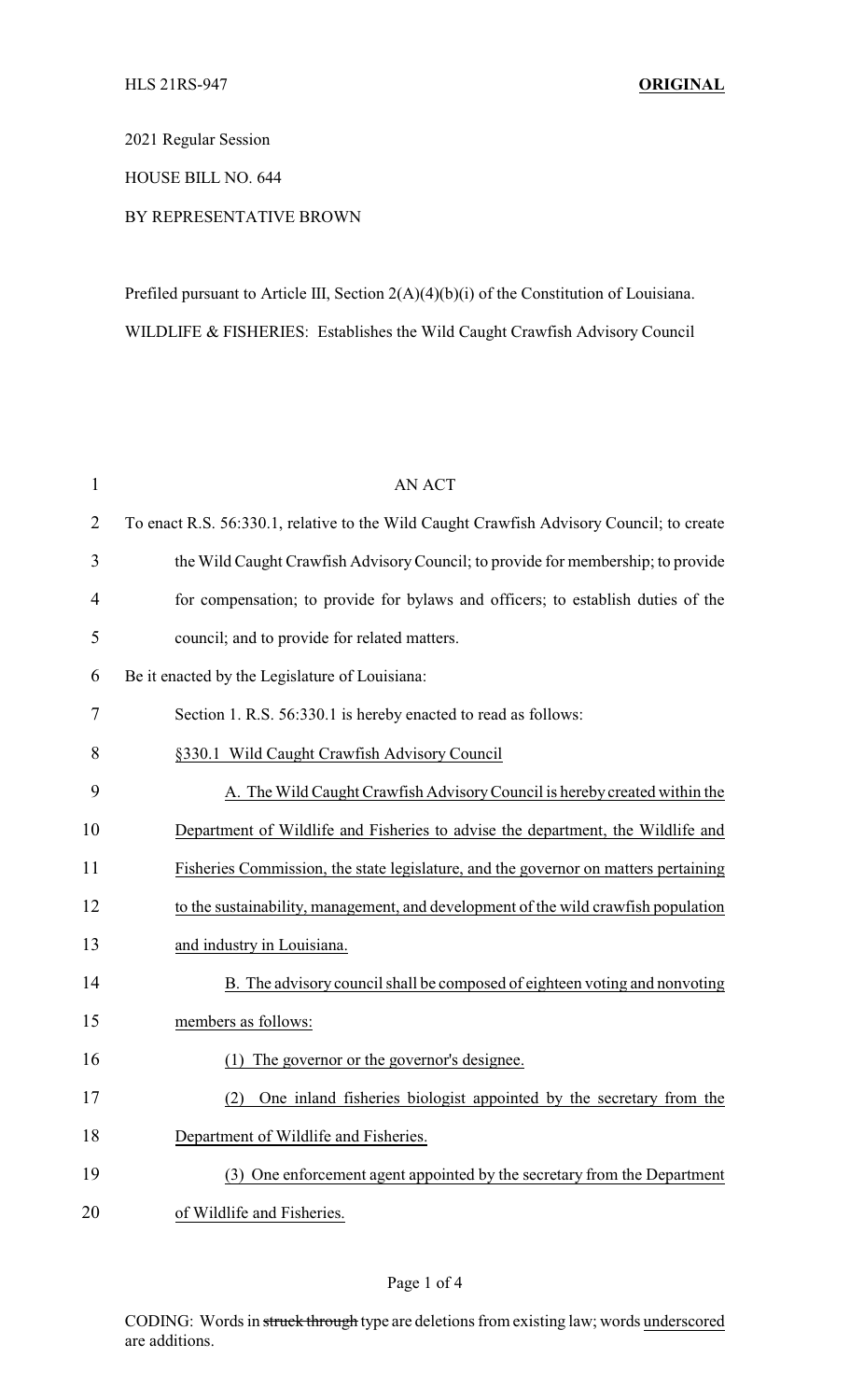| $\mathbf{1}$   | (4) One member with expertise in scientific or economic research regarding            |
|----------------|---------------------------------------------------------------------------------------|
| $\overline{2}$ | crawfish appointed by the secretary from the LSU Agricultural Center program.         |
| 3              | (5) One crawfish research scientist appointed by the secretary from a                 |
| 4              | university in Louisiana.                                                              |
| 5              | (6) One memberappointed by the Department of Natural Resources coastal                |
| 6              | management division.                                                                  |
| 7              | One member appointed by the United States Army Corps of Engineers.                    |
| 8              | (8) Four commercial wild crawfish dealers or processors appointed by the              |
| 9              | secretary from a list of recommendations made by senators from those Senate           |
| 10             | districts that encompass and abut the Atchafalaya Basin. Each such member shall       |
| 11             | hold a current commercial wholesale-retail dealer license or seafood processor        |
| 12             | license from the Department of Health.                                                |
| 13             | (9) Five commercial wild crawfish fishermen appointed by the secretary                |
| 14             | from a list of recommendations made by made by senators from those Senate             |
| 15             | districts that encompass and abut the Atchafalaya Basin. Each such member shall       |
| 16             | hold a current commercial fisherman license.                                          |
| 17             | Two wild crawfish fishermen, dealers, or processors selected and<br>(10)              |
| 18             | appointed by the secretary shall serve as at-large members. Each such member shall    |
| 19             | hold a current commercial wholesale-retail dealer license or seafood processor        |
| 20             | license from the Department of Health, or a commercial fisherman license.             |
| 21             | C. The members provided for in Paragraphs $(B)(1)$ through $(7)$ of this              |
| 22             | Section shall be nonvoting members who shall not be counted for the purposes of       |
| 23             | establishing a quorum. The members provided for in Paragraphs $(B)(8)$ through $(10)$ |
| 24             | of this Section shall be voting members who shall be counted for the purpose of       |
| 25             | establishing of a quorum. Six voting members of the advisory council shall            |
| 26             | constitute a quorum sufficient to conduct meetings.                                   |
| 27             | D. Voting members shall serve terms of three years and shall serve no more            |
| 28             | than three consecutive terms. A vacancy created, whether by death, resignation,       |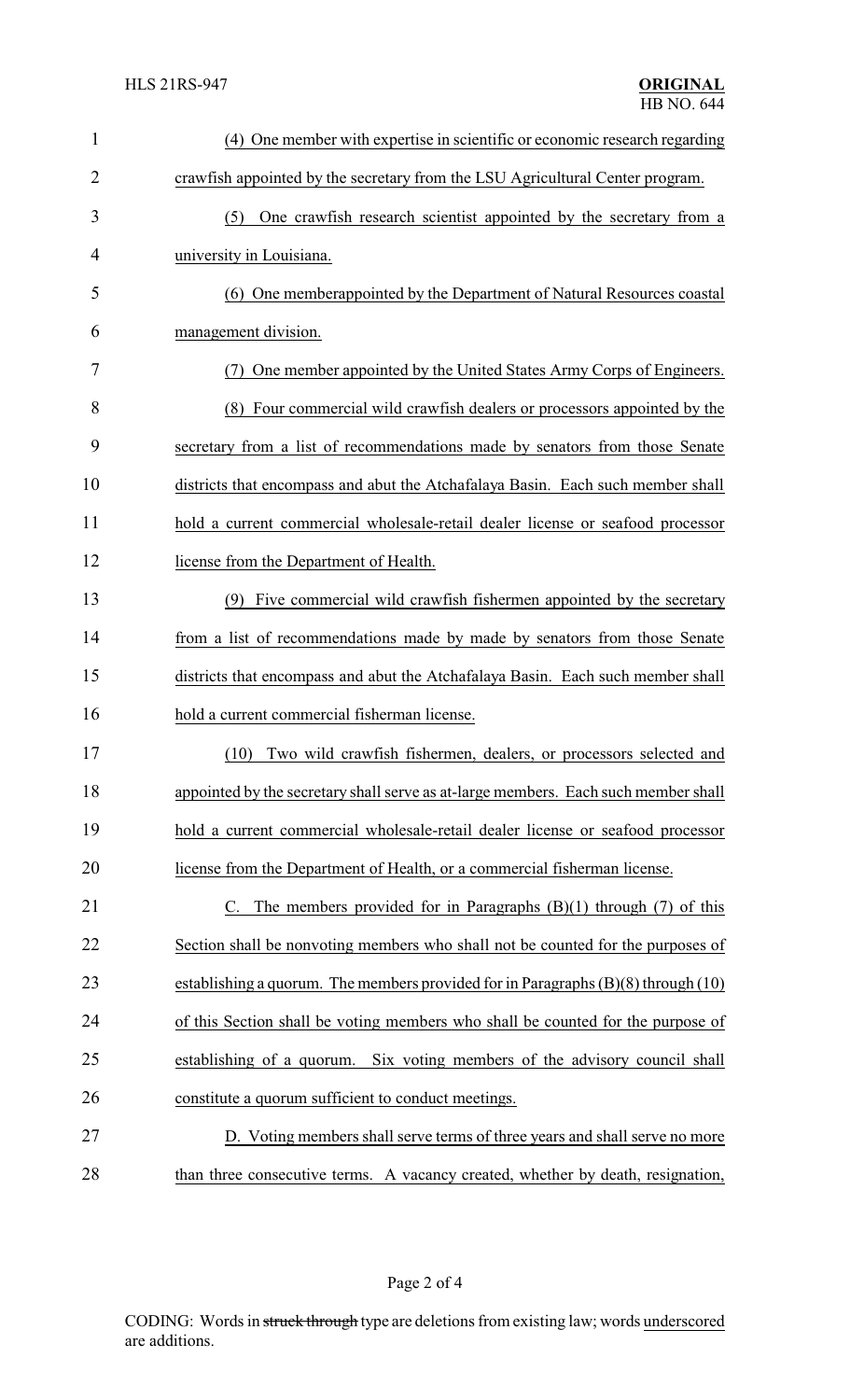| $\mathbf{1}$   | expiration of term, or any other cause, shall be filled in the same manner as provided |
|----------------|----------------------------------------------------------------------------------------|
| $\overline{2}$ | in Subsection B of this Section.                                                       |
| 3              | E. Members of the advisory council shall serve without compensation.                   |
| 4              | However, expenses actually incurred by members under the authorization of the          |
| 5              | council and in the performance of council duties may be reimbursed in accordance       |
| 6              | with state law.                                                                        |
| 7              | F. At its first meeting, the advisory council shall adopt bylaws under which           |
| 8              | it will conduct meetings and carry out its responsibilities. The secretary shall       |
| 9              | appoint a member to serve as chairman of the council for one year. Thereafter, the     |
| 10             | advisory council shall elect a chairman from its membership.                           |
| 11             | G. The advisory council is hereby charged with the following duties:                   |
| 12             | To make recommendations with respect to policy issues affecting the<br>(1)             |
| 13             | wild crawfish industry to those entities with an interest in or jurisdiction over the  |
| 14             | industry, including but not limited to, the Department of Wildlife and Fisheries, the  |
| 15             | Wildlife and Fisheries Commission, the state legislature, and the governor.            |
| 16             | To develop strategies for the development and expansion of markets for                 |
| 17             | wild crawfish harvested from Louisiana waters.                                         |
| 18             | (3) To represent the interests of the Louisiana wild crawfish industry before          |
| 19             | federal and state administrative and legislative bodies on issues of importance to the |
| 20             | Louisiana wild crawfish industry.                                                      |

## DIGEST

The digest printed below was prepared by House Legislative Services. It constitutes no part of the legislative instrument. The keyword, one-liner, abstract, and digest do not constitute part of the law or proof or indicia of legislative intent. [R.S. 1:13(B) and 24:177(E)]

HB 644 Original 2021 Regular Session Brown

**Abstract:** Creates the Wild Caught Crawfish AdvisoryCouncil within the Dept. of Wildlife and Fisheries to make policy recommendations, develop market strategies and represent the interests of the industry.

Proposed law creates the Wild Caught Crawfish Advisory Council within Dept. of Wildlife and Fisheries (LDWF) and establishes its membership, including provisions for voting rights of members, establishing a quorum, terms of service, compensation and bylaws.